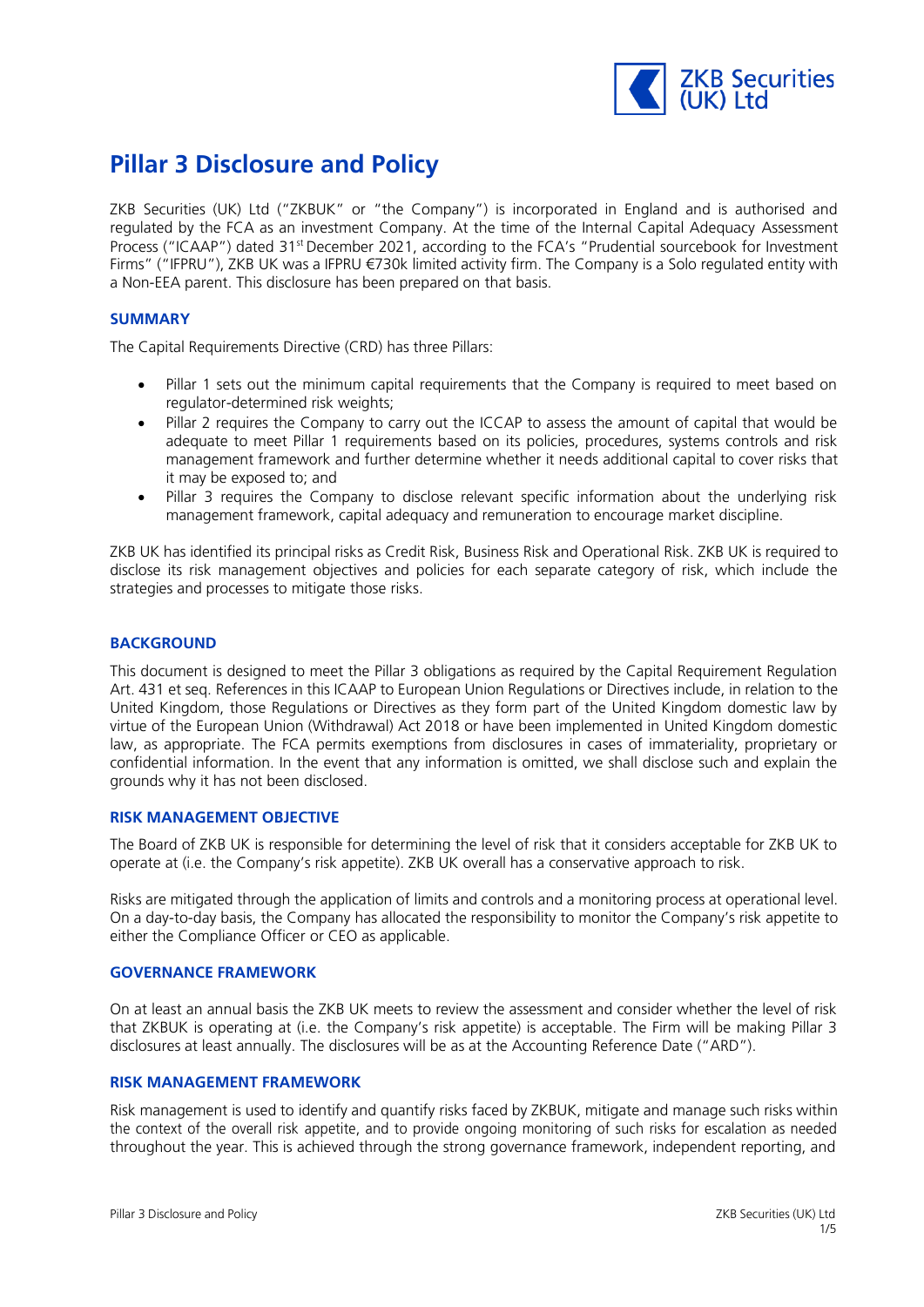

robust systems and controls, which are regularly reviewed by senior management and independent third parties.

ZKBUK adopts a three lines of defence model which is integral to the operation of the Company on a day to day basis:

- 1. Under the first line of defence, operational management will have ownership, responsibility and accountability for directly assessing, controlling and mitigating risks.
- 2. The second line of defence involves checks by the compliance department to monitor and facilitate the implementation of effective risk management practices by operational management and assists the risk owners in reporting adequate risk related information up and down the organization.
- 3. Internal audit from Zürcher Kantonalbank, as the third line of defence, provides assurance that the two other lines of defence are functioning effectively and ensures its assurance activities encompass the management of risk within ZKBUK. The internal audit function is a group function provided by Zürcher Kantonalbank.

### **RISK GOVERNANCE**

The Company determines the risks it faces and policies and procedures to manage and mitigate those risks where they exceed acceptable levels.

On an annual basis, the Board of ZKBUK will review and approve the top operational risks it considers as having an important business impact and will set the overall risk appetite. Risk appetite represents the amount of risk that ZKBUK is prepared to assume.

Where the risk levels are being reached, details will be escalated to the Board with appropriate analysis. Below these levels the Board will require the CEO and Compliance officer to track and, as appropriate, investigate items below these trigger points and assess the need for additional controls to mitigate control weaknesses.

# **RISK APPETITE**

In considering the risk appetite levels it is necessary to take into consideration the following factors:

- Is the risk inherent to the business (e.g. the impact of reduced revenues)?
- Is the risk in our control or does the business accept that as part of operating in this market certain outcomes may be unfavourable?
- Is there a necessary trade-off between risk mitigation costs and business returns (e.g. vendor versus in-house, managing people risk)?
- How material is the residual risk exposure in the context of ZKBUK's financial resources and capitalisation (e.g. tail risks versus capital buffers)?

Risk Appetite is communicated from the Board to business areas and teams at four levels: Very Low, Low, Medium and High.

#### **CATEGORISATION OF RISKS**

ZKB UK recognises it is principally exposed to Credit, Operational and Business Risk.

#### **Credit Risk**

As a policy, ZKBUK does not take on unmatched credit risk on its own account, and any position arising from operational issues will be immediately (at end of day at the latest) closed against Zürcher Kantonalbank. Any potential loss or gain out of such a failed transaction will be booked as operational loss (and is therefore captured in the operational risk assessment).

Therefore, there is little exposure to credit risk, with its principle exposure being to its non-trading book cash held at banks. The exposure calculated in accordance with Pillar I charge is £208,992 which is wholly represented by exposure to Institutions. The Company does not use and ECAIs. However, in carrying out its Pillar 2 scenario analysis it was deemed that £400k was a more appropriate level to cover any Pillar 2 charges.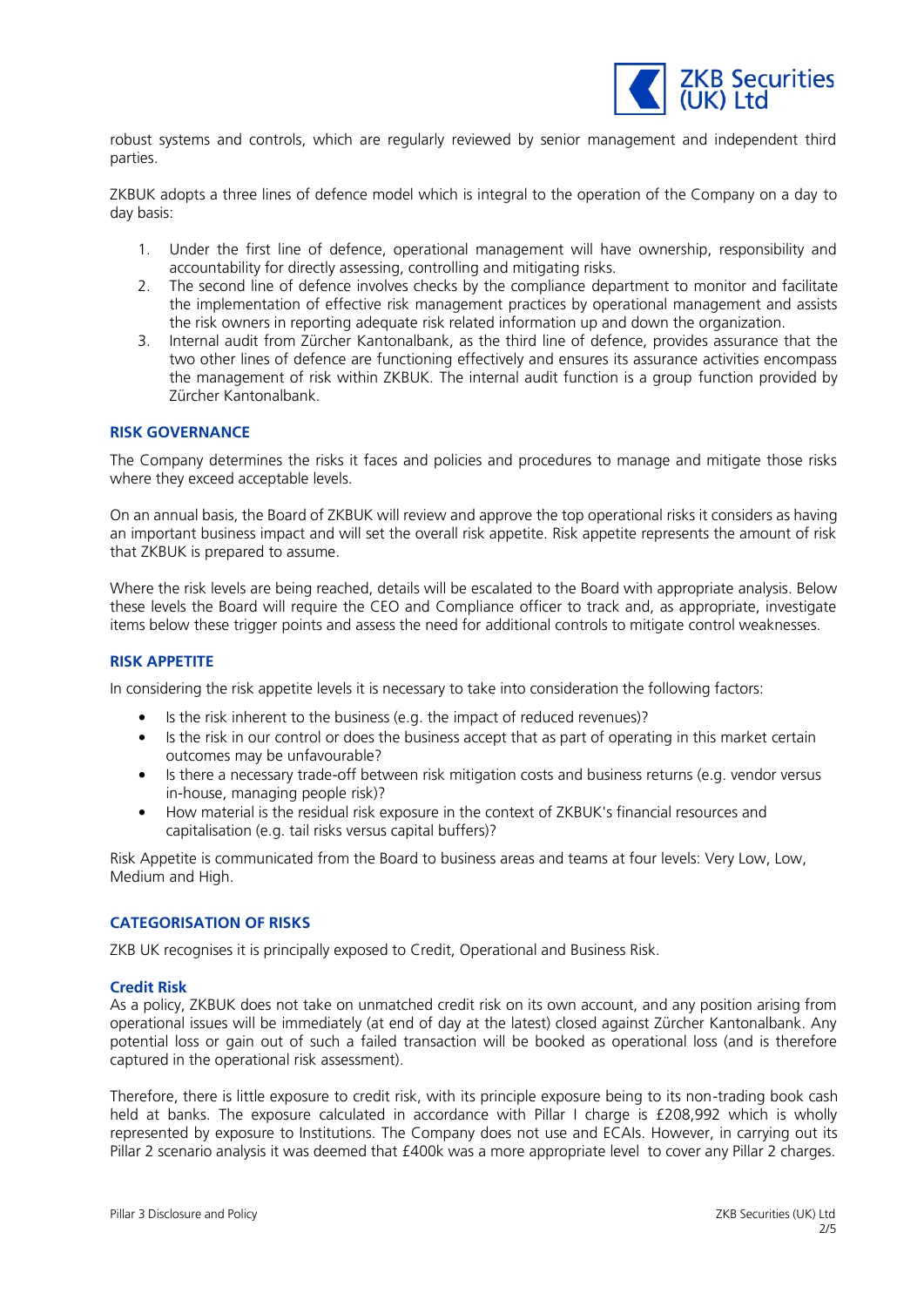

## **Operational Risk**

The ZKBUK Board is responsible for setting the Company's operational risk capital requirement. The Pillar I capital for operational risk is calculated using the Fixed Overhead Requirement which equated to £690k. However, given the nature of its business, operational risk is the main source of risk to ZKBUK.

Therefore, for Pillar II an additional assessment has been conducted to determine a sufficient capital buffer to be held for operational risk.

For this assessment operational losses of various categories were considered and a loss distribution for each of the categories calculated, such that multiple occurrences of loss events in each category can be taken into account. To derive an estimate for the capital buffer, the individual operational loss distributions were correlated and a loss bound for an appropriate confidence level determined.

Senior management and the ZKBUK Board reviewed and challenged the operational risk scenarios and operating risk loss estimates.

Such operational risks include:

- Regulatory Compliance risk;
- Financial Crime risk;
- Business Continuity risk;
- Employee risk;
- Technology risk; and
- Order Handling risk

Whilst not a proxy for the Operational Risk Requirement, the ZKB UK Board recognises that the Fixed Overhead Requirement (FOR) is the minimum regulatory capital that must be held and considers it appropriate for the FOR to meet ZKB UK's provision for operational risk. Therefore, ZKB UK's Operational Risk Capital Requirement on 31 August 2020 was £167,000, which was considered sufficient capital for Pillar 2.

#### **Business Risk**

The Board looked at a number of areas which may be considered under the genearl heading of Business Risk including economic recession, loss of key indivuduals, competition, downward commission pressure, regulatory/legal chnage, loss of key client and reputational risk. Of these, it considered an economic recesson to pose the greatest risk to the business and decided it prudent to set aside capital for this risk. The Board did not consider the other risks mentioned above to pose significant risk of harm to the business whihc would lead to any further capital requirement.

A review of historic market falls together with a review of the Bank of England's anchor scenario has shown that a 40% equity market fall would be representative of a severe shock. As a consequence management believe that it is prudent to carry a level of capital which is consistent with such a fall in markets. Management have modelled a 40% fall in both commissions derived from brokerage which after allowing for management actions such as withholding bonus payments and reduction or cancellation of any planned dividend payment would result in an overall loss of approximately GBP 500,000. The assumption that 40% equity market fall would cause a 40% decrease in commissions is extremely conservative – for example the recent equity market fall experienced at the onset of the Corona pandemic was representative of a severe shock however, price volatility stimulated increased trading activity leading to increased trading commissions. This demonstrates that market valuations and commission income are not necessarily linearly correlated. However, the Board believes it to be prudent to model the economic recession scenario with these conservative assumptions.

#### **Market Risk**

The Firm does not hold securitisation positions and therefore there is no Specific Interest Rate Risk to disclose. ZKBUK facilitates each transaction only as a "matched principal transaction", taking on obligations as a riskless intermediary, contracting with both its clients on one side, Zürcher Kantonalbank (which in turn will back out most of the trades to other counterparties in the market) on the other side. ZKBUK will therefore never be exposed to market risk itself throughout the execution of the transaction, with both sides executed simultaneously. There is therefore no separate disclosure to be made.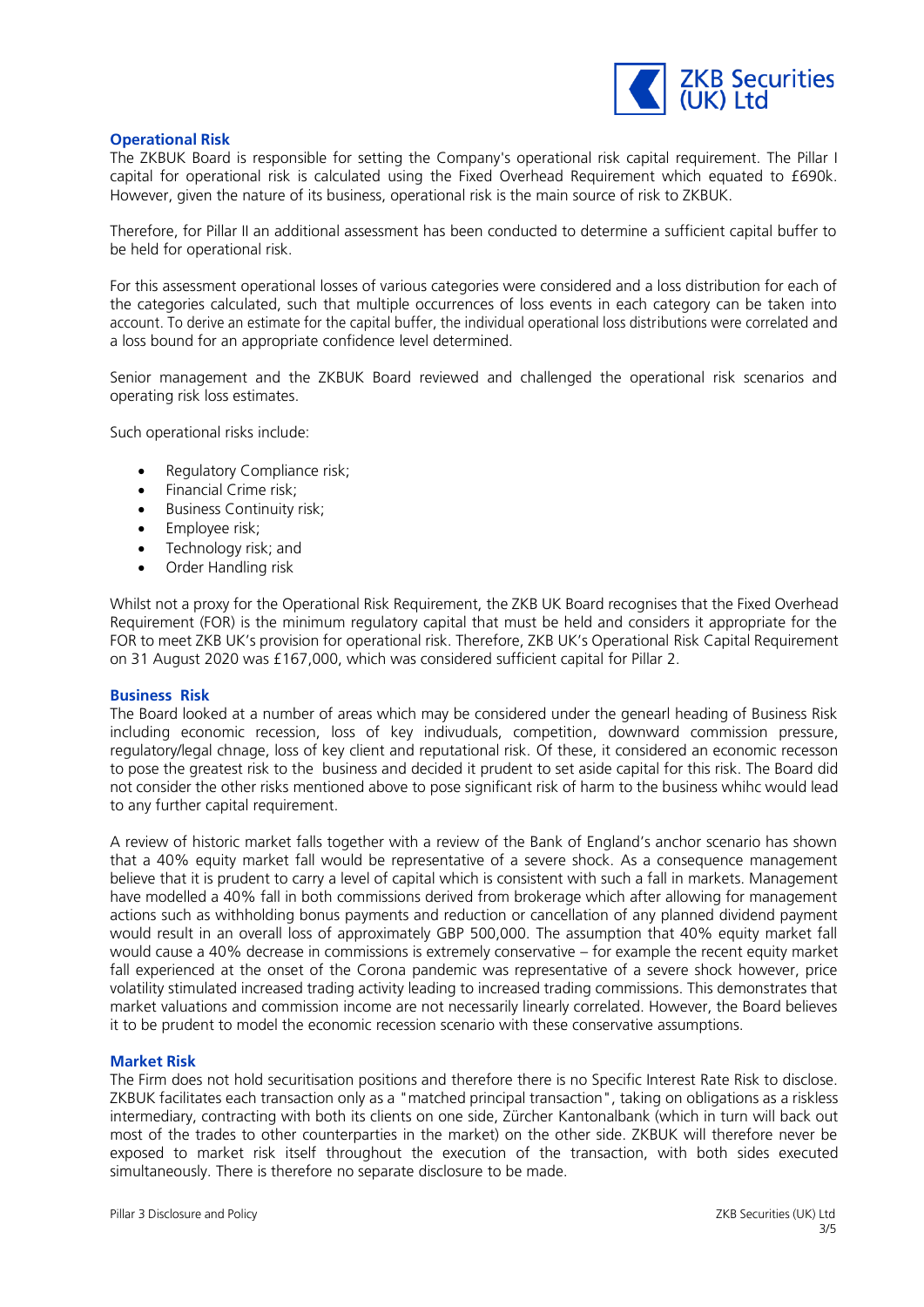

## **Capital Buffers**

Due to the size of the firm ZKBUK doesn't have to hold a combined buffer of capital; however, the Board thinks it's prudent to calculate and hold the buffer anyhow. For this ICAAP the Board has agreed to hold £280k combined buffer.

#### **Other Risks**

Although the Firm has substantial cash balances on its Balance Sheet, there is currently no significant exposure to Interest Rate fluctuations. The Firm does not Securitise its assets; is not a Global Systemic Important Institution; has not adopted the Internal Ratings Based Approach; and does not have a Non-Trading Book Exposure to Equities. Therefore no disclosures are made re these items.

## **OWN FUNDS DISCLOSURE**

As at the 31st December 2021, the Company is an IFPRU Limited Activity Firm. Tier 1 Capital comprises of

Shares and Audited Reserves/LossesThe Pillar 1 capital requirement is defined as the higher of the following:

- Base Capital Requirement (€730,000); OR
- Fixed Overhead Requirement plus the sum of Market and Credit Risk Requirements.

ZKB UK's Pillar 1 requirement as of 31 December 2021, based on the sum of its risks was **£970k**. The Company's Total Capital Resources as of 31<sup>st</sup> December 2021 are:

|                               | £'000   |
|-------------------------------|---------|
| Tier 1 capital                | 12,512  |
| Tier 2 capital                |         |
| Deductions from Tiers 1 and 2 |         |
| Total capital resources       | £12,512 |

ZKB UK's Pillar 2 capital requirement is calculated by the Company in accordance with its ICAAP. This includes an assessment of the adequacy of capital resources to support current and future activities and to cover the key risks faced by the business, including relevant stress scenarios. The ICAAP is reviewed and approved at least annually by the ZKB UK board.

Based on its ICAAP assessment, the ZKBUK Board considers that an appropriate level of capital to support current and future business requirements, taking into consideration stress events and various key risk scenarios, is **£2.74m,** which exceeds its Orderly wind-down requirements.

#### **REMUNERATION POLICY**

The ZKBUK Board has delegated the responsibility for its Remuneration Policy to the Remuneration Committee. In determining the Remuneration Policy, the Remuneration Committee may consider, amongst other things, the performance of the individual and the relevant business unit and the overall results of both the Company and the Group.

The Company will ensure that the measurement of performance used to calculate any components of Variable Remuneration: (i) includes a comprehensive adjustment mechanism to integrate all relevant types of current and future risks; (ii) takes into account the cost and quantity of the capital and the liquidity required for the Company; and (iii) reflects the consistency of timing and likelihood of the Company receiving potential future revenues incorporated into current earnings.

It has determined that there are 5 employees that are identified as Code Staff as of 31<sup>st</sup> December 2021. In line with the proportionality guidance aggregate remuneration has been provided below for Code Staff: